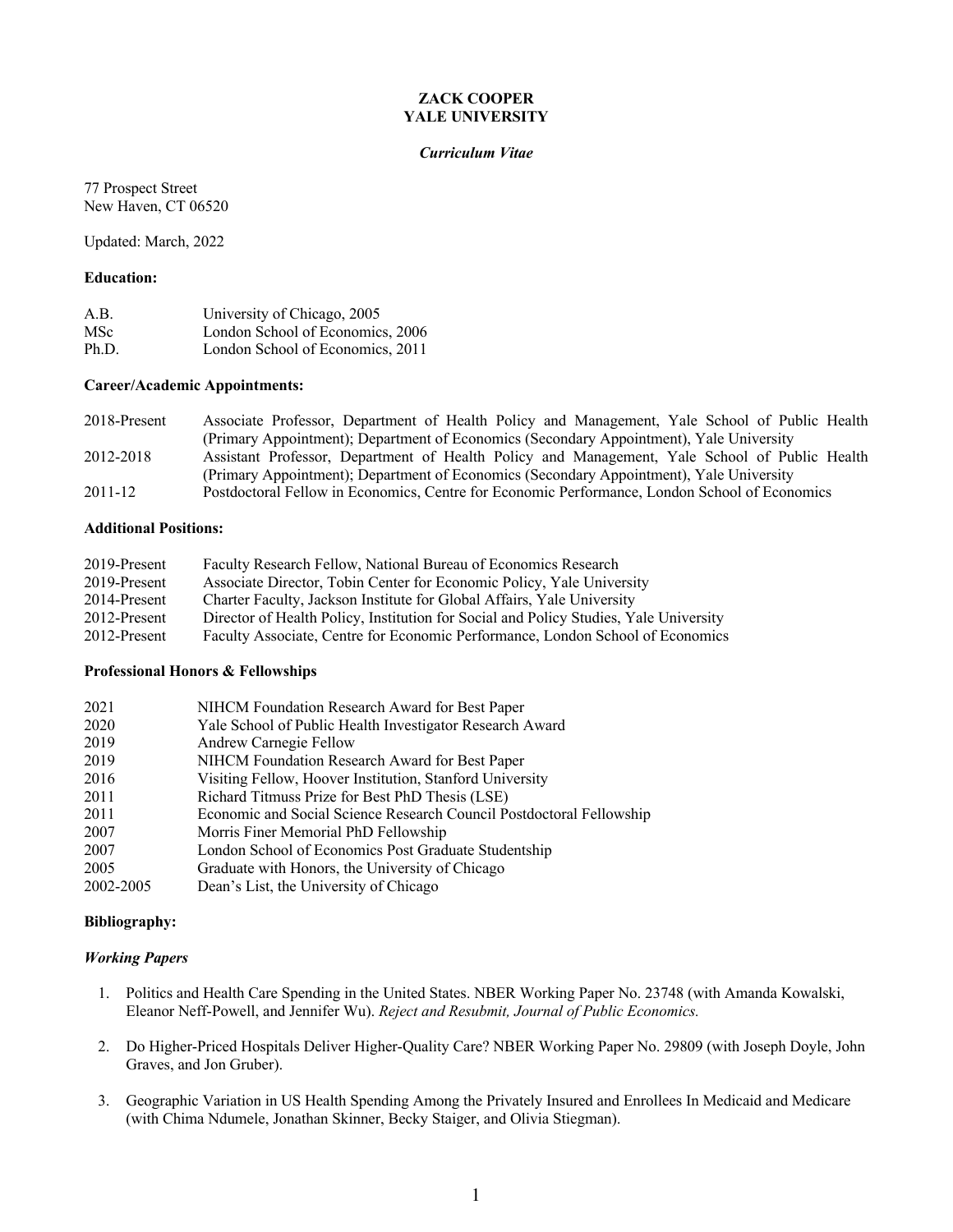#### *Peer Reviewed Articles*

- 4. Hospital Lawsuits Over Unpaid Bills Increased by 37 Percent in Wisconsin from 2001 to 2018. *Health Affairs (2021),* 40(12): 1830-1835 (with James Han and Neale Mahoney).
- 5. Physician Agency, Consumerism, and the Consumption of Lower-Limb MRI Scans*. Journal of Health Economics (2021), 76(C):40-58* (with Michael Chernew, Eugene Larsen-Hallock, and Fiona Scott Morton).
- 6. Surprise! Out-of-Network Billing for Emergency Care in the United States. *Journal of Political Economy (2020),*  128(9): 3626 -2677 (with Fiona Scott Morton and Nathan Shekita).
- 7. Out-of-Network Billing and Negotiated Payments for Hospital-Based Physicians. *Health Affairs (2020)*, 39(1) (with Hao Nguyen, Nathan Shekita, and Fiona Scott Morton).
- 8. Hospital Prices Grew Substantially Faster than Physician Prices from 2007 to 2014. *Health Affairs (2019),* 38(2) (with Stuart Craig, Martin Gaynor, Nir Harish, Harlan Krumholz, and John Van Reenen).
- 9. Spending Growth on the Privately Insured and Medicare Beneficiaries from 2007 to 2014. *Health Affairs (2019),* 38(2) (with Stuart Craig, Charles Gray, Martin Gaynor, and John Van Reenen).
- 10. The Price Ain't Right? Hospital Prices and Health Spending on the Privately Insured. *Quarterly Journal of Economics (2019),* 134(1): 51-107 (with Stuart Craig, Martin Gaynor, and John Van Reenen).
- 11. Does Competition from Private Surgical Centers Improve Hospitals' Performance? Evidence from the English National Health Service*, Journal of Public Economics (2018)*, 166: 63-80 (with Steven Gibbons and Matthew Skellern).
- 12. Out-of-Network Emergency-Physician Bills: An Unwelcome Surprise. *New England Journal of Medicine (2016)*, 374(20): 1915 – 1918 (with Fiona Scott Morton).
- 13. Does Hospital Competition Save Lives? Evidence from the English Patient Choice Reforms. *Economic Journal (2011)*, 121: 228-260 (with Stephen Gibbons, Simon Jones, and Alistair McGuire).
- 14. Equity, Waiting Times, and the NHS Reforms. *British Medical Journal (2010),* 339: 3264-3271 (with Simon Jones, Julian Le Grand, and Alistair McGuire).

## *Invited Editorials and Commentaries*

- 15. 1% Steps for Health Care Reform: Implications for Health Care Policy and for Researchers. *Health Services Research (2021),* 00: 1–4 (with Fiona Scott Morton).
- 16. Authors Reply: Facts Matter. *New England Journal of Medicine (2017),* 376(9): 899–900 (with Fiona Scott Morton)
- 17. Framing Health Reform. *Health Economics, Policy, and Law (2013)*, 8: 251–257 (with Julian Le Grand)
- 18. In Defense of Our Research on Competition in England's National Health Service. *The Lancet (2011)*, 278: 2064– 2065 (with Nick Bloom, Martin Gaynor, Steven Gibbons, Simon Jones, Alistair McGuire, Rodrigo Moreno-Serra, John Van Reenen, and Stephan Seiler)
- 19. Making Competition Work in the English NHS: The Case for Maintaining Regulated Prices. *Journal of Health Services Research and Policy (2011)*, 16: 193–195 (with Anita Charlsworth)

#### **Work in Progress**

- 1. Analyzing What Drives Hospitals to Adopt New Technology (with Steven Berry and Fiona Scott Morton)
- 2. Hospital Mergers and Clinical Quality (with Zarek Brot-Goldberg and Stuart Craig)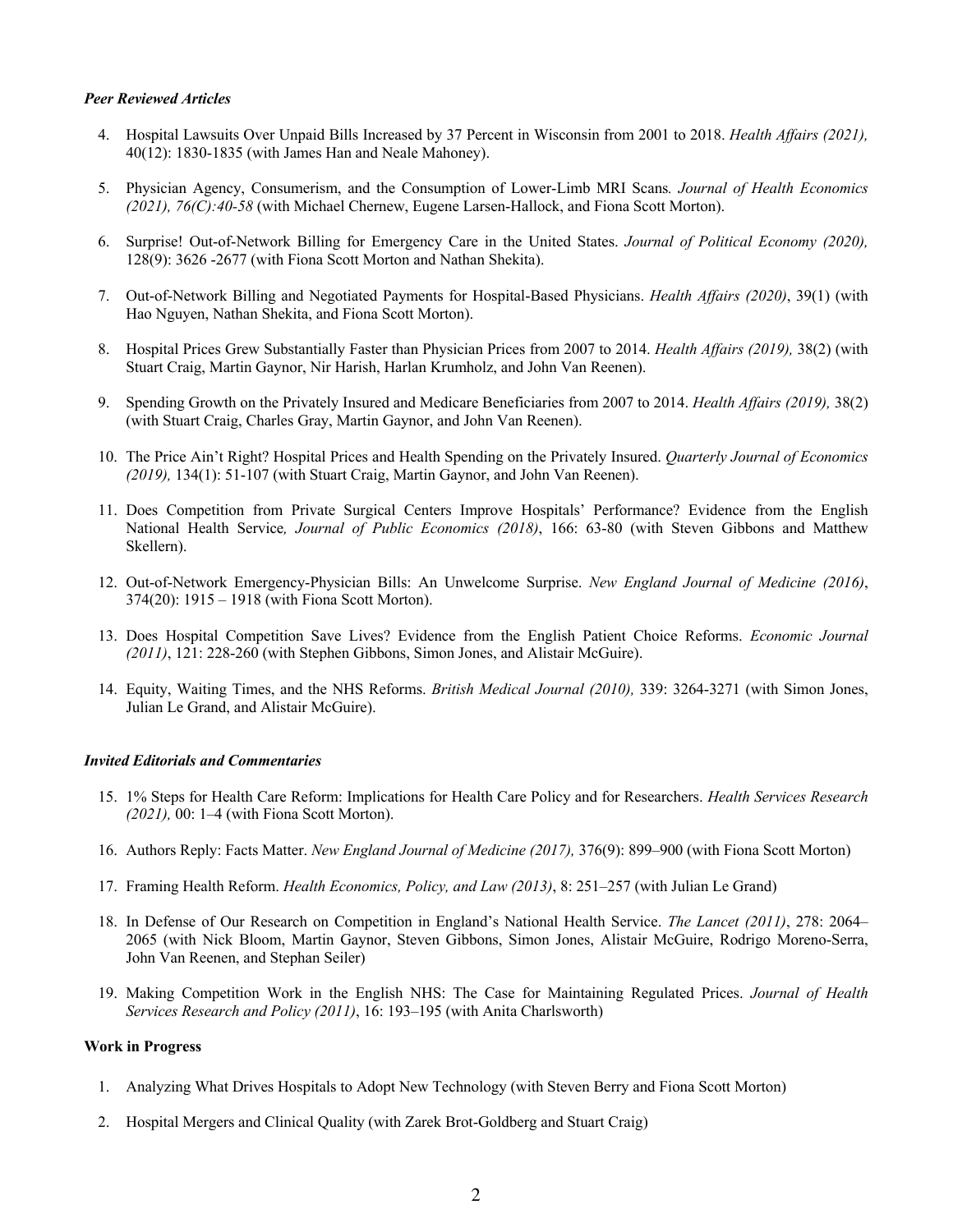- 3. Which Hospital Mergers Raise Prices (with Zarek Brot-Goldberg and Stuart Craig)
- 4. Analyzing the Impact of Rising Health Care Costs on People, Places, and Firms (with Zarek Brot-Goldberg, Stuart Craig, and Ithai Lurie)
- 5. Analyzing the Impact of Vertical Integration on Steerage and Providers' Prices (with Stuart Craig, Matthew Grennan, Fiona Scott Morton, and Ashley Swanson)

#### **Invited Academic Presentations**

- 2022: MIT/Harvard/BU Health Economics Seminar (Scheduled), University of Ohio (Scheduled), Stanford (Scheduled), Wharton (Scheduled), Duke (Scheduled).
- 2021: American Economic Association Meetings, the US Department of Defense.
- 2020: Columbia School of Public Health, Memorial Sloan Kettering.
- 2019: BU Health Law Conference, Johns Hopkins Carey, Princeton Economics.
- 2018: Dartmouth College, Yale University, Harvard Kennedy School Health Policy Program,
- 2017: University of Utah Business Economics Conference, University of British Columbia, Northwestern University Health Markets Conference, National Bureau of Economics Research Summer Institute, Kennedy School Health Policy Program.
- 2016: BU/Harvard/MIT Health Seminar, American Economic Association, Congressional Budget Office, Centers for Medicare and Medicaid, MedPAC, Department for Health and Human Services, Federal Trade Commission, Department of Justice, The White House, the Connecticut Governors Health Care Cabinet, Mt. Sinai School of Medicine, University of Chicago Booth School of Business, The University of Chicago Harris School of Public Policy, National Bureau of Economic Research, Northwestern Health Markets Conference, American Society of Health Economics, Society of Actuaries Annual Conference, The Brookings Institution.
- 2015: Dartmouth University, Stanford University, Bureau of Economic Analysis, National Bureau of Economic Research, Northwestern Health Markets Conference.
- 2014: London School of Economics, University of York, American Society of Health Economics Annual Meeting, AcademyHealth, American Economic Association Annual Meeting.
- 2012: University of Chicago, Yale University, University of Texas, Organization for Economic Cooperation and Development, King's College London.
- 2011: University of Pennsylvania, Rotterdam University, Annual Health Economic Conference.
- 2010: Columbia University.

#### **Professional Service**

#### *Reviewer*

2008-present: *American Economic Journal: Applied Microeconomics; American Economic Journal: Economic Policy; American Economic Review; AER Insights; American Journal of Health Economics; British Medical Journal; Econometrica; Economic Letters; Health Affairs; Health Economics; Health Economics, Policy and Law; Health Policy; Journal of Health Economics; Journal of Health Management Review; Journal of Health Services Research and Policy; Journal of Industrial Economics; Journal of Political Economy; Journal of Public Economics; Journal of the Royal Statistical Society; Journal of Social Policy; Journal of Urban Economics; Lancet; New England Journal of Medicine; Social Science and Medicine; Quarterly Journal of Economics.*

## *Classes Taught:*

2014 – 2018: Microeconomics for Policy-Makers (with James Levinsohn) 2012/13 – Present: Health Economics and US Health Care Policy

## **Current Grants**

Agency: The Laura and John Arnold Foundation

 Title: Key Competition Issues in Health Care Markets: Private Equity Ownership, Vertical Integration, and the Labor Market Effects of Hospital Consolidation

I.D.#: AWD0004840

P.I.: Zack Cooper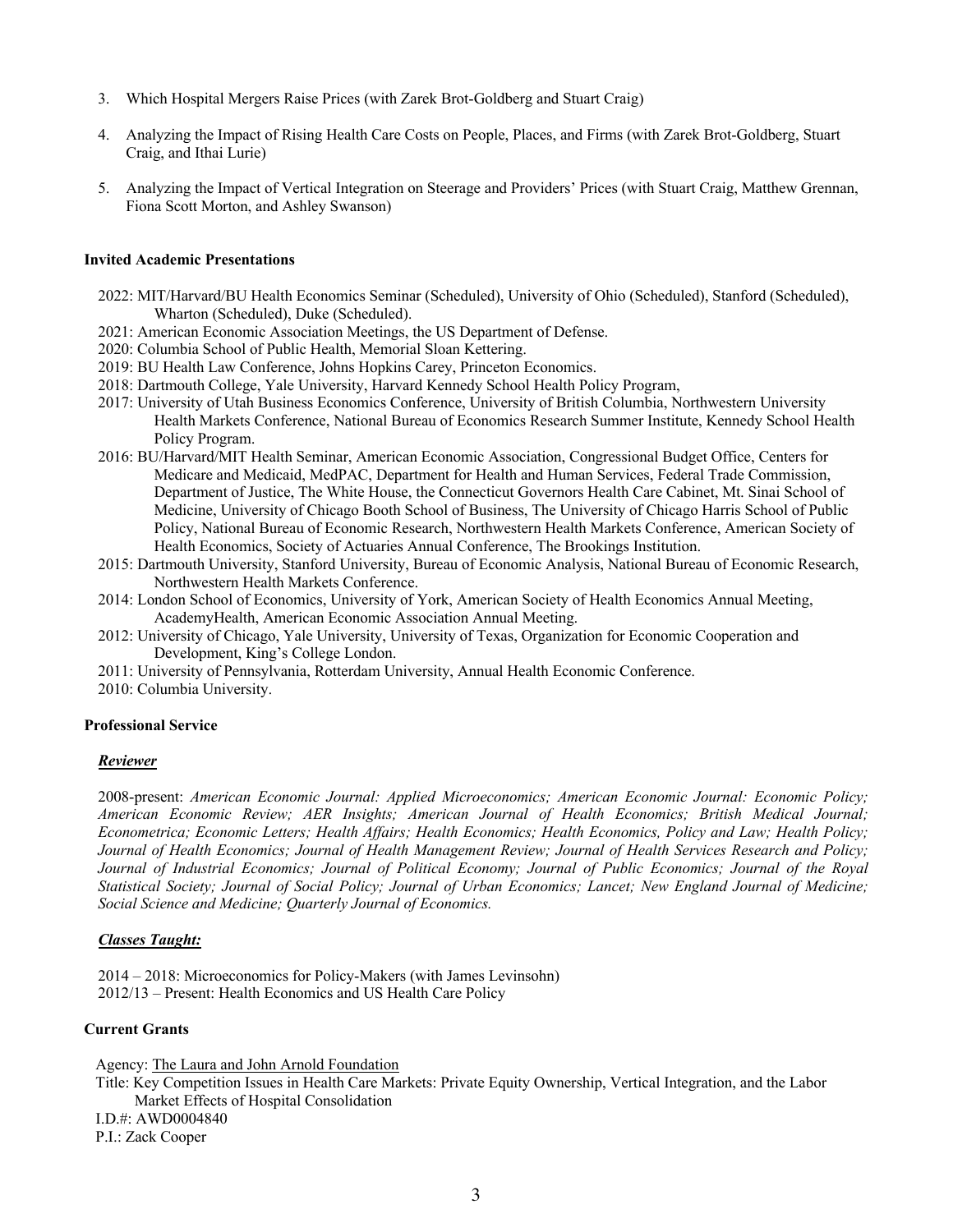Total Costs for Project Period: \$805,254 Project Period: 07/09/2020 – 06/30/2022

Agency: National Institute for Health Care Management I.D.#: AWD0002426 Why Does the US Over-Invest in Technology? The Curious Case of MRI Scanners P.I.: Zack Cooper Total Costs for Project Period: \$88,607 Project Period: 09/01/2018 – 12/31/2021

 Agency: Dartmouth/National Institutes of Health I.D.#: R1032 Title: Causes and Consequences of Healthcare Efficiency P.I.: Jonathan Skinner Total Costs for Project Period: \$617,598 Project Period: 05/01/2018 – 2/28/2023

 Agency: The Commonwealth Fund I.D. #: 20171051 Title: Understanding How Vertical Integration Influences Physician Behavior P.I.: Zack Cooper Total Costs for Project Period: \$225,824 Project Period: 7/1/2017 – 12/31/2021

## **Previous Grants**

 Agency: The Laura and John Arnold Foundation Title: The 1 Percent Project P.I.: Zack Cooper Total Costs for Project Period: \$706,889 Project Period: 10/01/2018 – 01/31/2021

 Agency: The Laura and John Arnold Foundation Title: The Pricing of Insulin in the United States P.I.: Zack Cooper Total Costs for Project Period: \$243,494 Project Period: 09/01/2018 – 08/31/2020

 Agency: The Laura and John Arnold Foundation Title: Out-of-Network Billing in the United States P.I.: Zack Cooper Total Costs for Project Period: \$119,735 Project Period: 09/01/2018 – 08/31/2019

Agency: Jameel Poverty Action Laboratory Title: Do Informed Patients Make Better Choices? P.I.: Zack Cooper Total Costs for Project Period: \$49,821 Project Period: 1/2/2017 – 6/30/2018

 Agency: Jean-Jaques Laffont Foundation Title: Understanding How Patients Get Matched with Locations for Secondary Care P.I.: Zack Cooper Total Costs for Project Period: \$20,000 Project Period: 3/120/17 – 1/20/2018

Agency: National Institute for Health Care Management